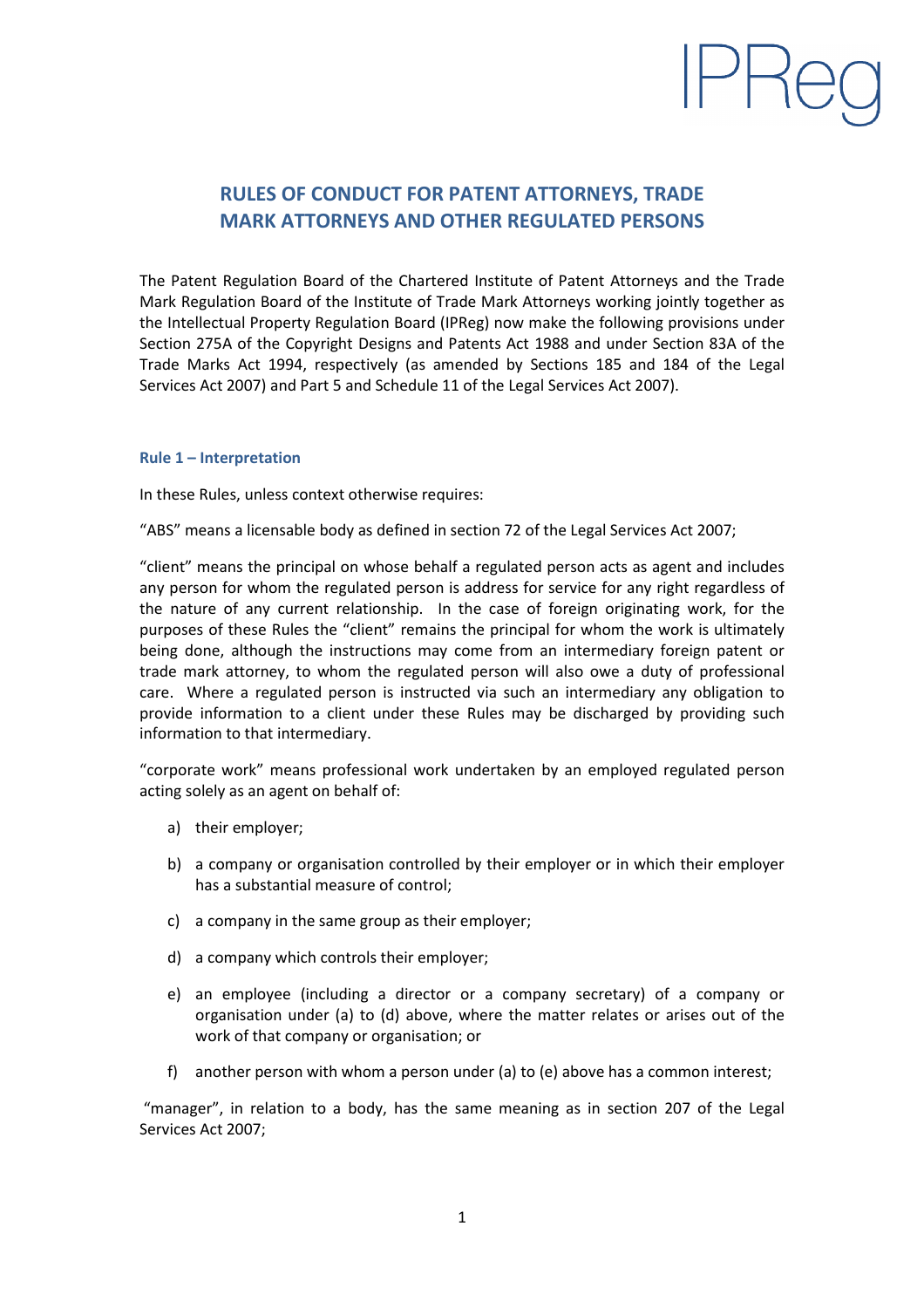

"patent attorney register" means (together) in respect of registered persons other than ABS, the Register kept under section 275 of the Copyright Designs and Patents Act 1988 as amended, and in respect of ABS, is part of IPReg's register of licensed bodies for the purpose of section 87 of the 2007 Act;

"in private practice" means undertaking professional work which is not solely corporate work;

"professional work" means any services provided by a regulated person in the course of business providing legal services and/or ancillary services (whether or not legal services);

"registered person" means:

- a) a registered patent attorney;
- b) a registered trade mark attorney; or
- c) a body (corporate or unincorporated) registered in the patent attorney register or the trade mark attorney register whether or not an ABS;

"regulated person" means a registered person, an employee of a registered person, or a manager of a body which is a registered person;

"trade mark attorney register" means (together) in respect of registered persons other than ABS, the Register kept under section 83 of the Trade Marks Act 1994 as amended, and in respect of ABS, is part of IPReg's register of licensed bodies for the purpose of section 87 of the 2007 Act;

#### **Rule 2 – Scope**

These Rules set out the standards of professional conduct and practice expected of regulated persons undertaking professional work. Registered persons are responsible under these Rules not only for their own acts and omissions, but also for those sanctioned, expressly or otherwise, by them.

Not every shortcoming on the part of a regulated person, nor failure to comply with these Rules, will necessarily give rise to disciplinary proceedings. The guidance shown in *italics* accompanying these Rules is not mandatory and does not form part of the Rules. Nevertheless, any alleged breach of the Rules will be considered with reference to the guidance.

General and (if any) Special Conditions attaching to the registration (or licensing) of firms, companies and other bodies are deemed to be incorporated into these Rules in relation to that body.

Rules 12 (Complaints handling) and 17 (Professional Indemnity Insurance) are only applicable to registered persons "in private practice" and attorneys employed within industrial departments are not required to comply with these Rules provided that such attorneys limit their professional activities to "corporate work". In general, this means only undertaking work on behalf of their employer and individuals or companies associated with their employer.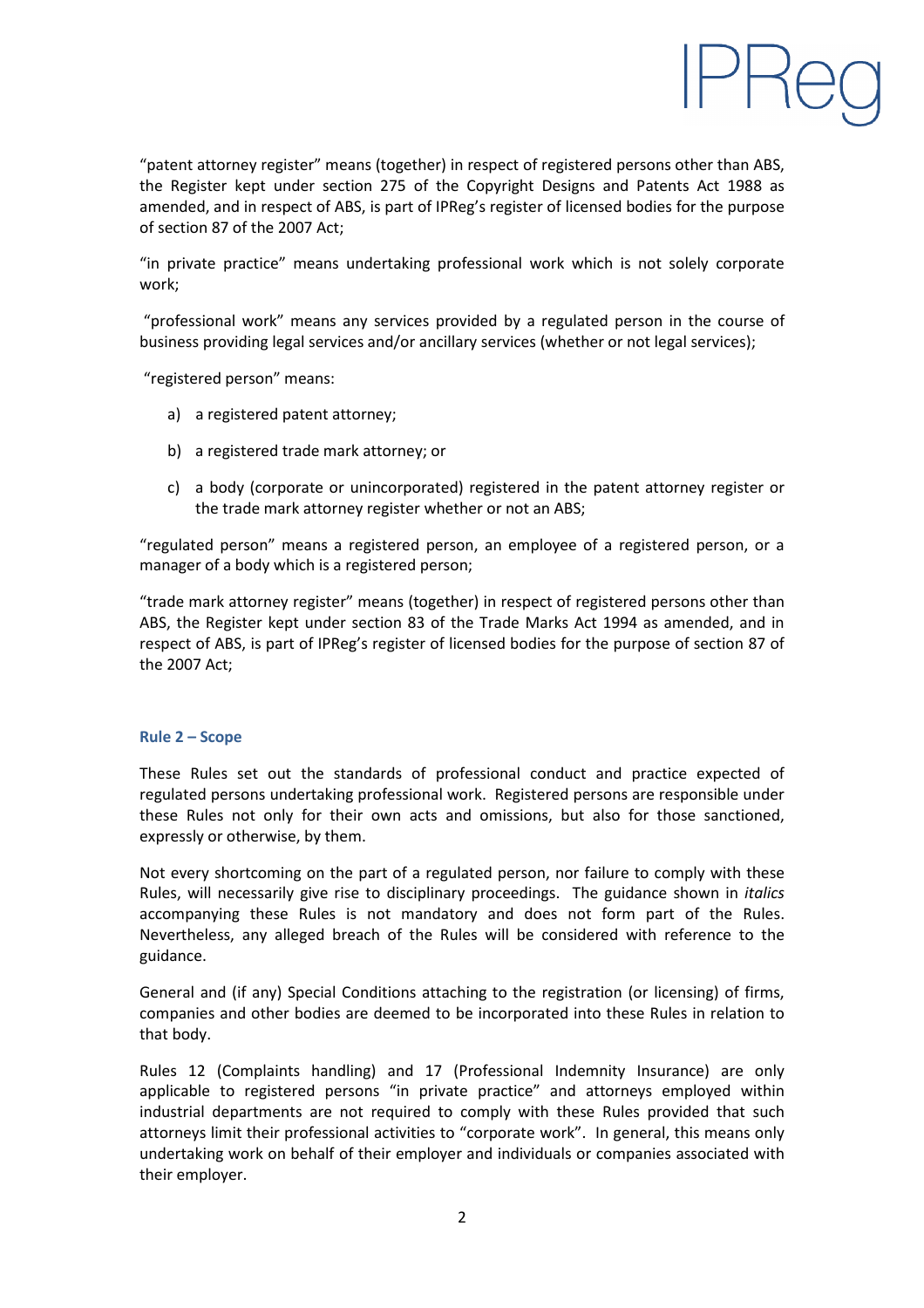

Attorneys undertaking "corporate work" may, however, but subject always to the overarching obligations of section 15 of the Legal Services Act 2007 act on behalf of third parties unrelated to their employer where their employer or an associated individual or company has a "common interest" in such work. Typical examples of permitted actions on behalf of third parties would include: maintaining or enforcing patents on behalf of third parties where the patents are licensed to an employer; prosecuting patent applications owned jointly by an employer and a third party; the appointment of an attorney as a joint representative on behalf of an employer and others in revocation or opposition proceedings; and time limited activities arising due to the transfer of assets to or from an employer such as the on-going maintenance of a portfolio of rights whilst a formal transfer was being finalised.

## *Guidance*

*Rules 1 and 2 define the scope of the Code of Conduct. Individuals, firms and companies (whether or not ABS) registered in the patent attorney register or trade mark attorney register, their managers and employees are subject to the code if they act in the course of a business which undertakes relevant professional work.*

#### **Rule 3 – Service of Documents**

Any notice or other document required by or for the purposes of these Rules or any other regulatory arrangements made by IPReg must be notified to the regulated person in writing. IPReg's notification in writing may be:

- by any form of electronic communication normally used for business purposes such as email;
- given to them personally; or
- sent by mail to their last known address by Royal Mail "Signed for  $1<sup>st</sup>$  Class" (or equivalent product), in which case the document is treated as received on the second calendar day (not including bank holidays) after posting.

## **Rule 4 – Competence**

Regulated persons shall carry out their professional work with due skill, care and diligence and with proper regard for the technical standards expected of them.

A regulated person should only undertake work within his expertise or competence.

#### *Guidance*

- *4.1 A regulated person should always consider whether, having regard to:*
	- *a) the circumstances (including in particular the gravity, complexity and likely cost) of the work;*
	- *b) the nature of the regulated person's practice;*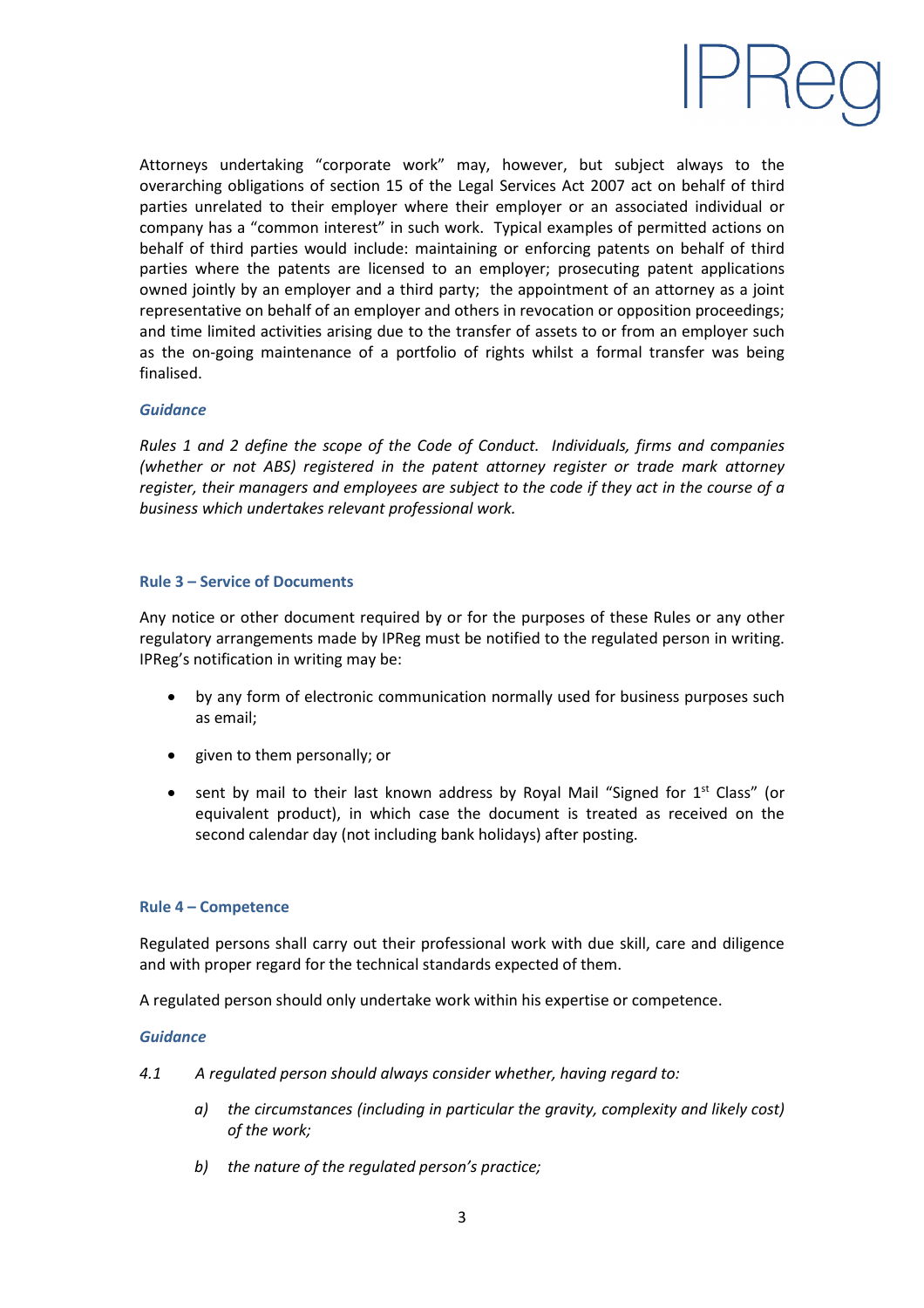- *c) the regulated person's ability, experience and seniority; and*
- *d) the regulated person's relationship with the client,*

*the interests of the client would be served by the regulated person or some other person providing professional services in fulfilment of the client's instructions.*

PRed

*4.2 This should be considered as soon as practicable after receiving instructions and from time-to-time thereafter, particularly when circumstances change. If the regulated person considers that the interests of the client would be served by some other person acting, he must advise his client accordingly.*

*4.3 Particular care should be taken when undertaking advocacy and litigation work before the Courts. A regulated person must only undertake advocacy and litigation work which is within their expertise and competence. Normally, this will mean that registered persons only undertake litigation and advocacy in matters where the primary issues at stake relate to intellectual property rights. It will be appreciated that some cases raise a mix of issues. Where a case raises issues which are not within a registered person's competence (e.g. complex issues of employment law in an IP entitlement case), if a registered person is to continue to act they must supplement their team with other legal advisers who have relevant specialist knowledge of such matters. Undertaking advocacy or litigation is cases unrelated to intellectual property rights will be considered prima facie a breach of Rule 4.*

*4.4 The conduct of litigation may only be undertaken either by a person authorised to undertake it or under their supervision. If a firm is acting in respect of a matter and the only person entitled to act in respect of that matter provides notice of their intention to leave the firm or leaves the firm unexpectedly, the firm must immediately take steps to appoint another authorised person to act. The firm must transfer the matter and cease to act if no suitable person can be appointed within a month of the authorised person's departure. Continuing to act after that date would place the firm in breach of the criminal provisions of the Legal Services Act 2007.*

*4.5 Inappropriate exercise of litigation and/or advocacy rights is a matter which is taken very seriously by IPReg. If a registered person is found to have used rights inappropriately this can result in severe disciplinary sanctions including removal of rights to conduct litigation and/or advocacy and removal of a registered person's name from the register of patent attorneys and/or trade mark attorneys.*

*4.6 Patent and trade mark attorneys do not have rights of audience in respect of criminal litigation. In addition, legal professionals (including patent and trade mark attorneys and solicitors) practising in an IPReg-regulated firm may not practise criminal work (see Regulation 3.1 of the Registered Bodies Regulations). This does not prevent you from offering advice on sanctions in the Copyright, Designs and Patents Act 1988 and the Trade Marks Act 1994 and other legislation relevant to copyright, designs, patents and trade marks but if asked for such advice you must consider carefully on what it is within your competence to advise and the point at which it would be advisable to refer the client to another lawyer, such as a solicitor.*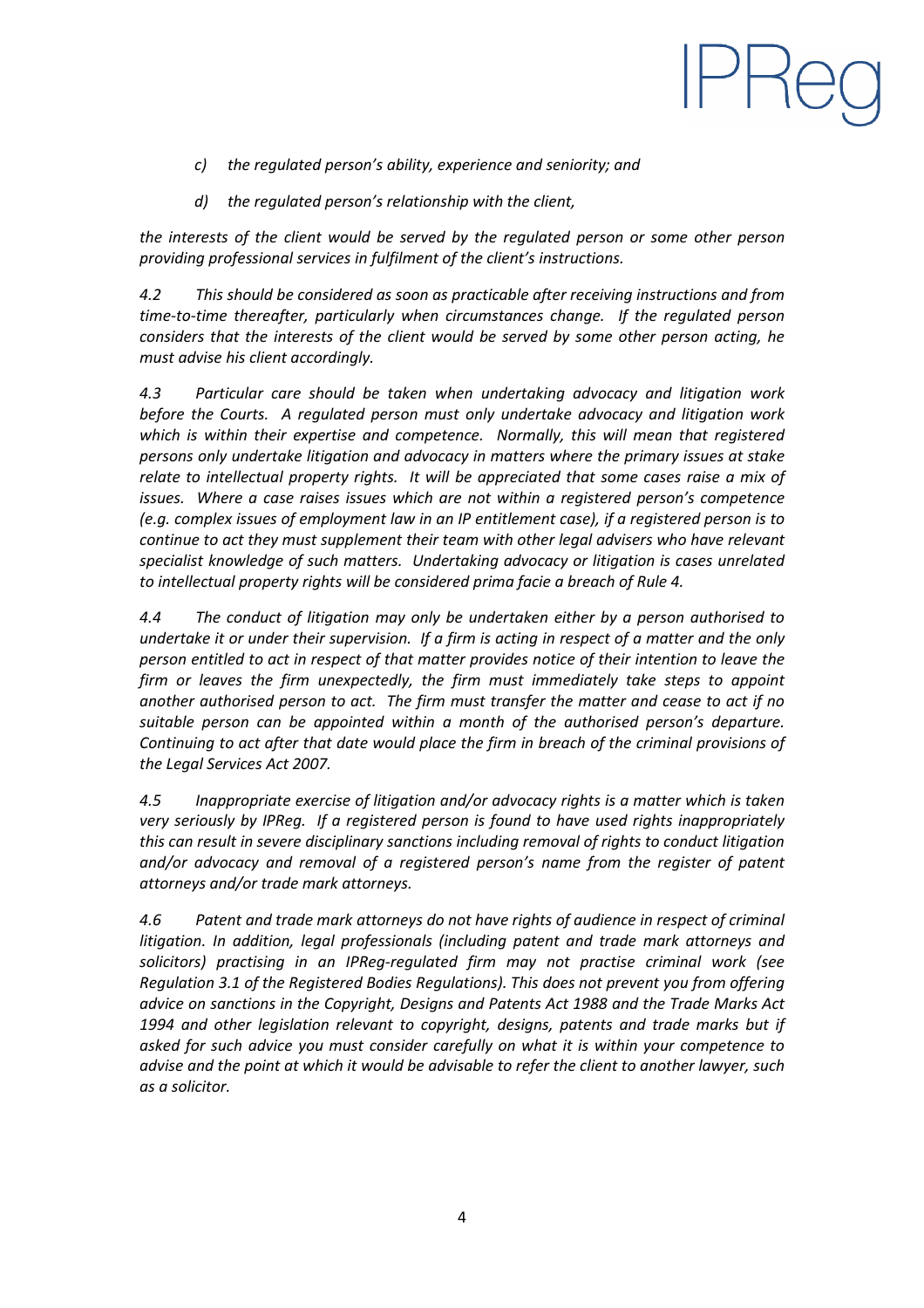

# **Rule 5 – Integrity**

Regulated persons shall at all times act with integrity putting their clients' interests foremost subject to the law and any overriding duty to any Court or Tribunal.

## *Guidance*

- *5.1 A regulated person should in all professional activities:*
	- *a) practise competently, promptly, conscientiously, courteously, honestly and objectively, avoiding unnecessary expense to the client;*
	- *b) act so as to promote confidence in the intellectual property system; and*
	- *c) subject to the law and the regulated person's duty to any Court or Tribunal, put clients' interests foremost and keep clients' affairs confidential.*
- *5.2 A regulated person should not do anything that might compromise:*
	- *a) his independence;*
	- *b) the dignity and good standing of the regulated person, or of the patent or trade mark professions; or*
	- *c) the freedom of clients to instruct any person or firm to carry out their work or to change their representation.*

#### **Rule 6 – Client Care and Service**

Regulated persons shall carry out their professional work in a timely manner and with proper regard for standards of professional service and client care.

## *Guidance*

*6.1 Written terms of business should be given to clients at the outset of a relationship and as often as necessary thereafter. Any variations should be communicated to clients as soon as they apply to the client. Regulated persons should ensure that clients receive as often as necessary an explanation, appropriate to the client's reasonably apparent or expected level of understanding, as to the issues in a matter, the progress of the matter and the likely timescale and an update periodically on expenditure incurred or to be incurred. The level of reporting depends on the client relationship and the experience of the client or the person responsible within the client's organisation. For example, lay clients may require more care than in-house counsel. Extra care should be taken when dealing with potentially vulnerable clients such as private individuals and in particular where there may be risk factors related to a person's circumstances (e.g. bereavement, illness or disability, etc.) which increase the likelihood of the client being at a disadvantage or suffering detriment.*

*6.2 When instructions are received orally, it is sensible practice, for the avoidance of future disputes as to the precise instructions given, for a regulated person to provide to the client a written note confirming the instructions received.*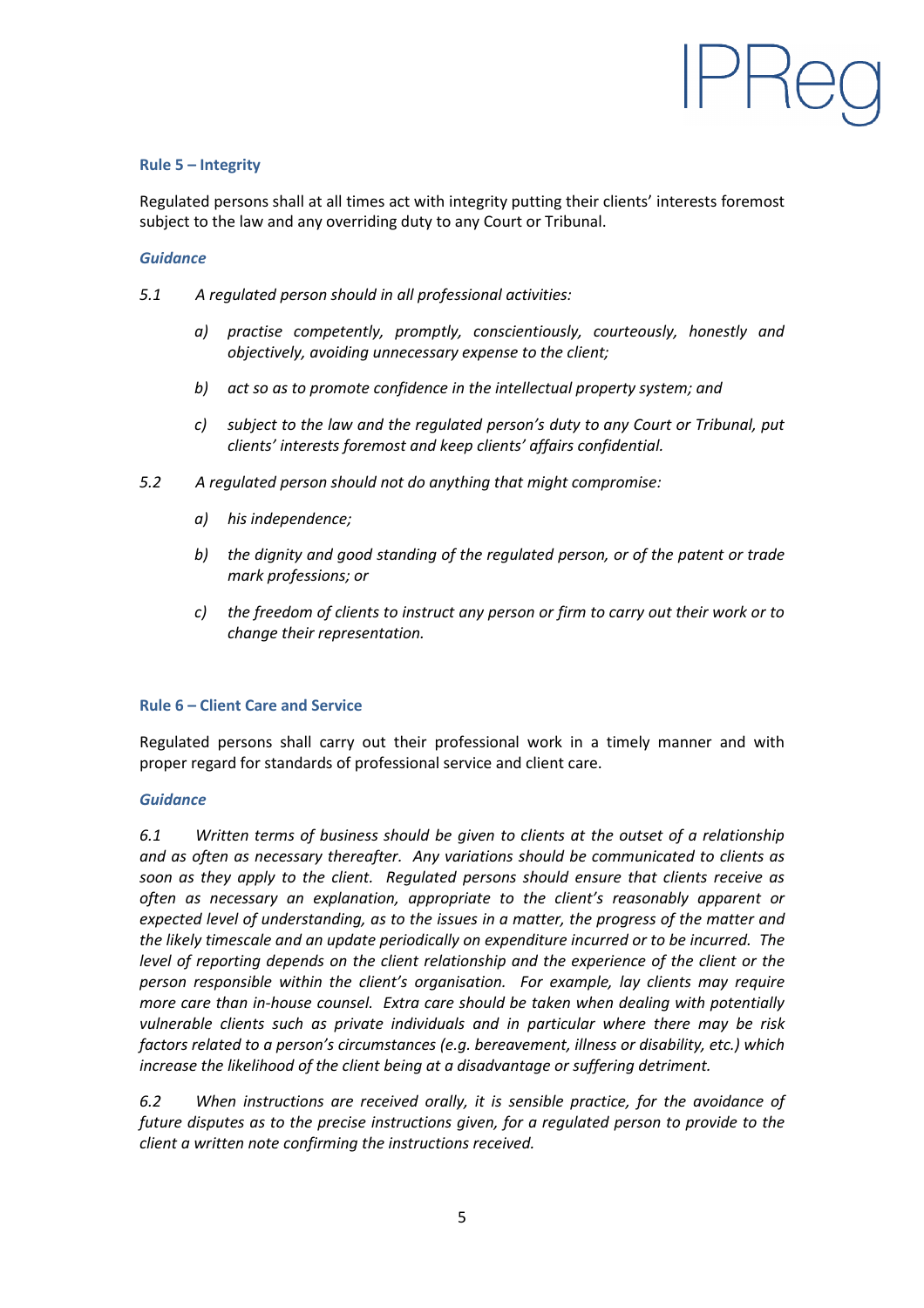

*6.3 When unwilling or unable to provide services to an existing client, or withdrawing from giving services, a regulated person should make reasonable efforts to enable the client to make other arrangements and bear in mind their obligations to put clients' interests foremost. A regulated person should co-operate with a client and any new representative of the client to ensure the client's interests are protected on any change of responsibility.*

*6.4 Even where there is no on-going client relationship, absent a formal termination including clear and reasonable notice to the former client that communications will not be forwarded, regulated persons should take timely steps to draw a former client's attention to correspondence or communications received relating to the former client and their rights. A regulated person may seek a fees undertaking where the client relationship has been terminated for the costs involved in forwarding correspondence.*

*6.5 Every regulated person should have a written file retention/destruction policy which should be made available to the client on request.*

*6.6 If a regulated person gives an indication (such as an estimate) of the likely cost of work and that indication is not intended to be fixed, the regulated person is responsible for making it clear that the indication is not fixed, and for ensuring that the client is informed in advance whenever reasonably possible if it appears the indication will be materially exceeded.*

*6.7 Unless otherwise agreed with the client a regulated person should not require as a condition precedent from a sender of correspondence or a communication intended for or relevant to the client, an undertaking to meet the regulated person's fees for forwarding the sender's correspondence or communication to the client or for giving the client advice on the matter.*

*6.8 This applies typically to requests for consent, licence and so on. There have been instances where regulated persons have refused even to pass on correspondence without comment until their fees are met. Absent the client's agreement, this is a breach of Rules 5, 6 & 7 since the regulated person is putting his own interest in fees before the interest of the client which is in being informed promptly. This does not prevent the regulated person asking the sender for an agreement to meet reasonable costs, but the forwarding of the communication must not be dependent on it. It is up to the regulated person, having regard to his relationship with the client, to determine how matters of this kind should be drawn to the attention of the client and in the absence of any other arrangement, if the regulated person is unwilling to forward the communication "on risk as to costs" the communication should either be returned to the sender (provided that the client is not prejudiced by the resulting delay) or be forwarded without comment or offering assistance on appropriate terms.*

*6.9 Note that the sender is not liable for any costs until agreement is reached but that any agreement will impose liability regardless of whether the sender receives the benefit or co-operation sought.*

## **Rule 7 – Conflicts**

A regulated person must not act where his interests conflict with those of a client or of a former client, or where he knows or has reasonable grounds for suspecting that the interests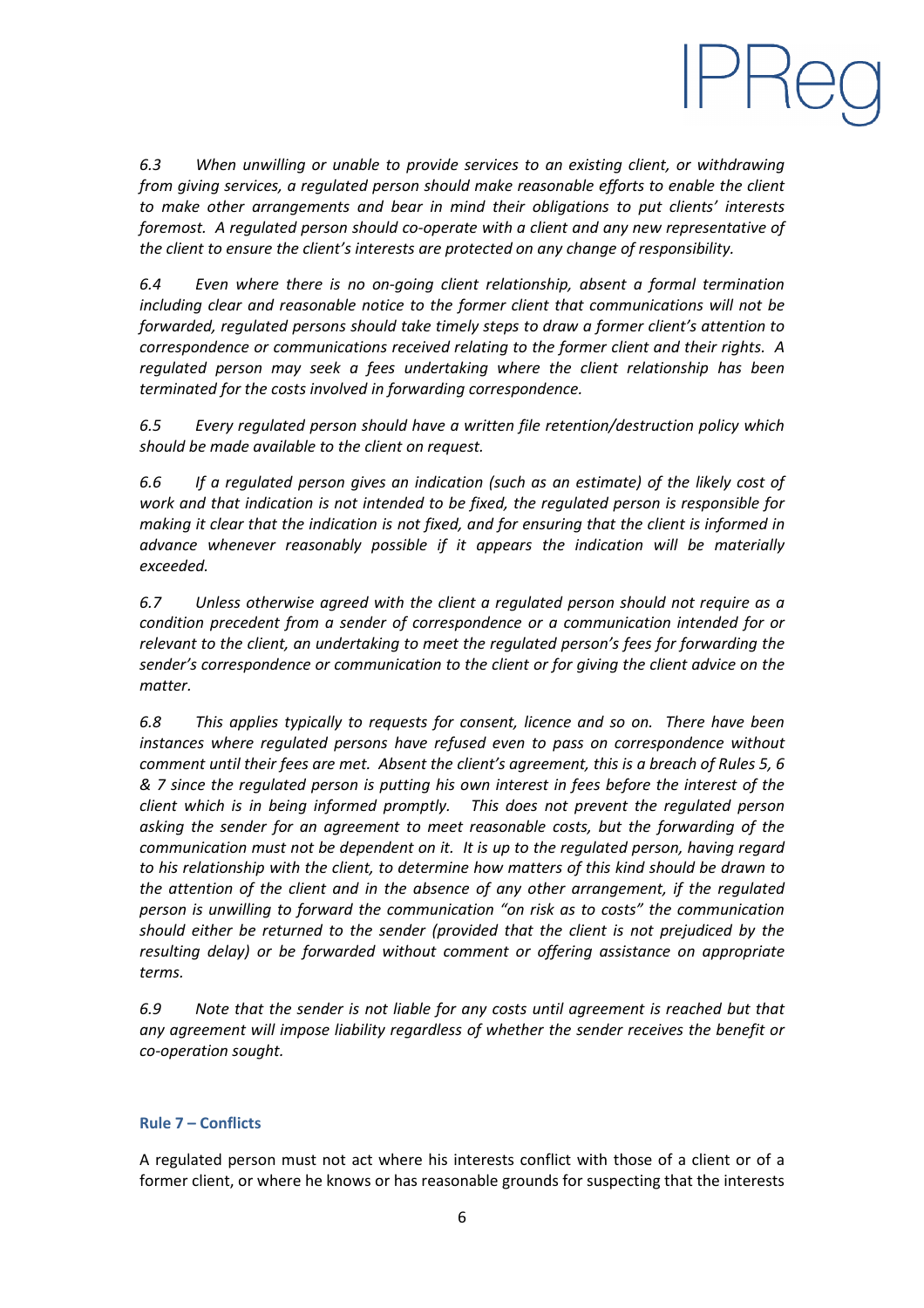

of any partner or regulated person or staff of his firm, conflict with those of a client or of a former client.

Provided in all the circumstances it is reasonable to do so, a regulated person may act for two or more clients, or for a client as against a former client, in relation to the same or a related matter in a situation of conflict, or possible conflict but only if all of the parties have given their informed consent in writing. Regardless of consent a regulated person must, however, refuse to act on behalf of conflicting or potentially conflicting parties in contentious matters, in circumstances where the regulated person's actions would not be seen to be neutral or where accepting instructions from both parties would risk a breach of Rule 5 or if Rule 8 cannot be observed.

# *Guidance*

*7.1 If a regulated person acquires or has acquired relevant knowledge concerning a current or a former client in the course of acting for that client in any capacity, the regulated person should not accept instructions to act against that client or should henceforth cease to act against that client. The term "relevant knowledge" should mean knowledge of the client or the client's affairs that is not widely disseminated to the public and that is, or is likely to become, relevant to the action concerned against the client.*

*7.2 A regulated person must not allow any person to perform work under his supervision when the regulated person knows or has reasonable grounds for suspecting that such a person has a conflict of interest in respect of the work.*

*7.3 A conflict may not arise simply because the regulated person acts for two or more parties in the same general field of business or technology although on the facts it may do so. More typically a conflict arises by reference to the specific subject matter of a case. However, acting for two or more parties in the same general field of business or technology may give rise to issues of confidentiality under Rule 8.*

*7.4 Confidentiality safeguards within firms or between branches may be sufficient to "cure" conflict, provided informed written consent is obtained from all parties and suitable arrangements to ensure the confidentiality of information applying to each client are in place. Safeguards – within firms or between branches – cannot, however, "cure" conflicts to enable the same regulated person to act on behalf of opposing parties in a contentious matter.*

*7.5 All regulated persons should undertake a "conflict check" before taking on a new client. This may take whatever form is considered appropriate in all of the circumstances. The minimum expected is a check with all other relevant persons that acceptance of a named client is not likely to compromise the interests of a client already on the books.*

*7.6 Unless otherwise agreed, informed consent requires that the parties whose interests do or may conflict are notified in writing of the name(s) of the other party(ies).*

*7.7 Where there is conflict between the interests of a regulated person, and those of a client, neither informed consent, nor any other arrangement, will enable him to act for that client.*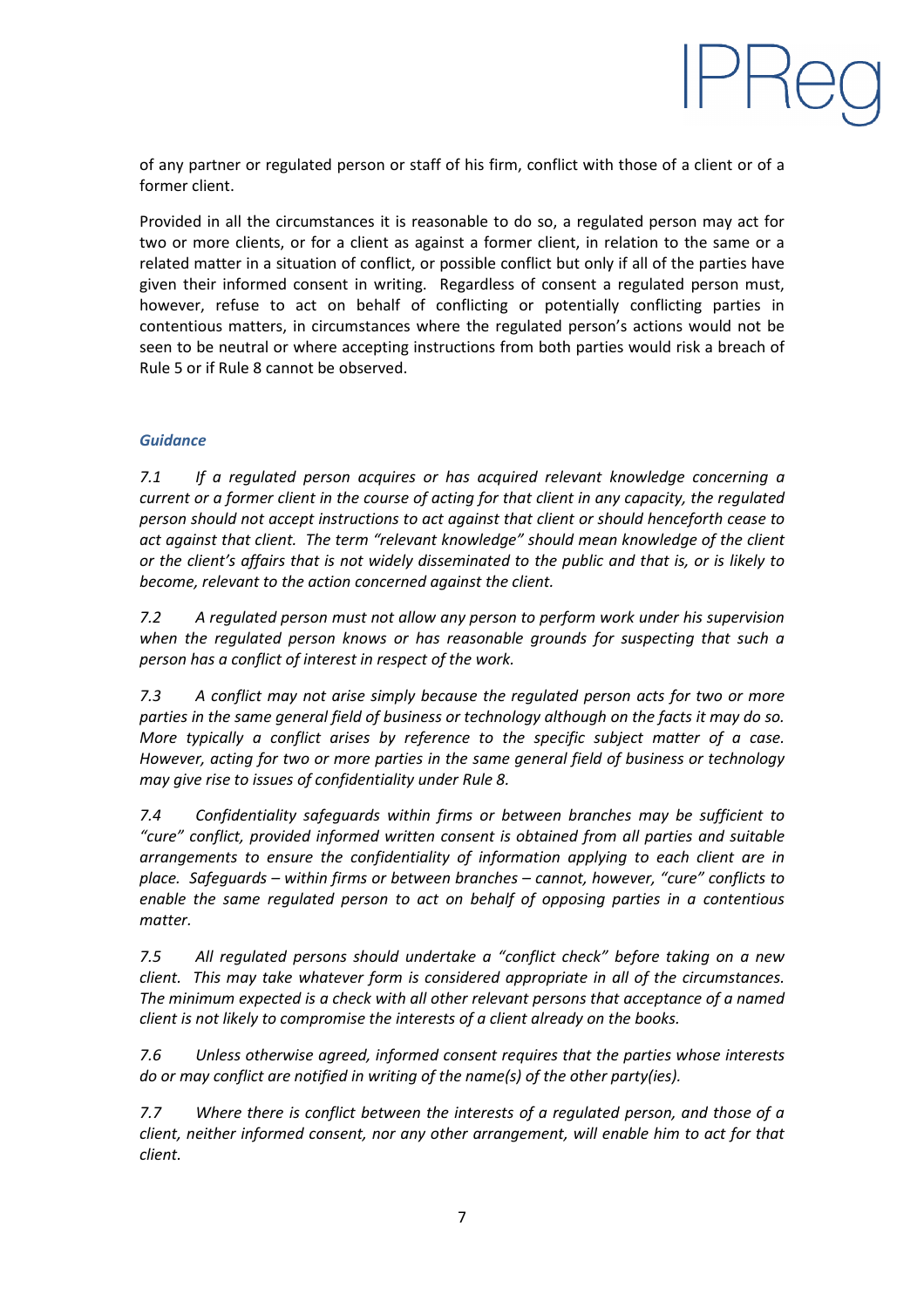

*7.8 Nothing in these Rules prevents a regulated person from acting as a mediator between parties to a dispute provided the appropriate codes of practice which deal with conflict when acting as a mediator are observed.*

## **Rule 8 – Confidentiality and Disclosure**

Regulated persons must keep the affairs of clients and former clients confidential except where disclosure is required and permitted by law or by the client or former client.

Subject to this duty of client confidentiality and any circumstance where disclosure of information is prohibited by law, unless a client expressly agrees that no duty to disclose arises or a different standard of disclosure applies, a regulated person should disclose all relevant information of which he is aware to a client.

Regulated persons must not put any client's confidential information at risk by acting, or continuing to act for another client where that information may be material, unless both clients provide informed consent and in all of the circumstances it is reasonable to do so.

#### *Guidance*

*8.1 Confidentiality of clients' information is paramount and central to, though distinct from, the issue of conflict of interests.*

*8.2 A regulated person's duty of confidentiality arises irrespective of the source of information and continues until the client permits disclosure, waives the confidentiality or the information in question is made public and ceases to be confidential.*

*8.3 Where a regulated person takes on a client where there is already a client on the books in the same area of business or technology, but where the matters for which they have been engaged are not related, they should still ensure that the confidential information associated with one is not allowed to be made available to the other or to any regulated person acting for the other client.*

*8.4 Regulated persons have a duty to disclose all relevant information, of which they are aware, to their client in respect of the matter in hand. Information of which they are not aware, but is known to others in the same firm, for example, would be exempted, as would information disclosure of which would breach the duty of confidentiality to another client.*

*8.5 If information is obtained in relation to a prospective client, a regulated person may still be bound by a duty of confidentiality, even if that prospective client does not subsequently instruct that person or their firm. There may be circumstances, however, where a regulated person receives information where there is no real or genuine interest in instructing that person or their firm and that information is unlikely to be confidential.*

## **Rule 9 – Relationships with Other Professionals**

Regulated persons should not communicate directly with any other party who to his knowledge has retained a registered person or other legally qualified person as a professional advisor to act in a matter except: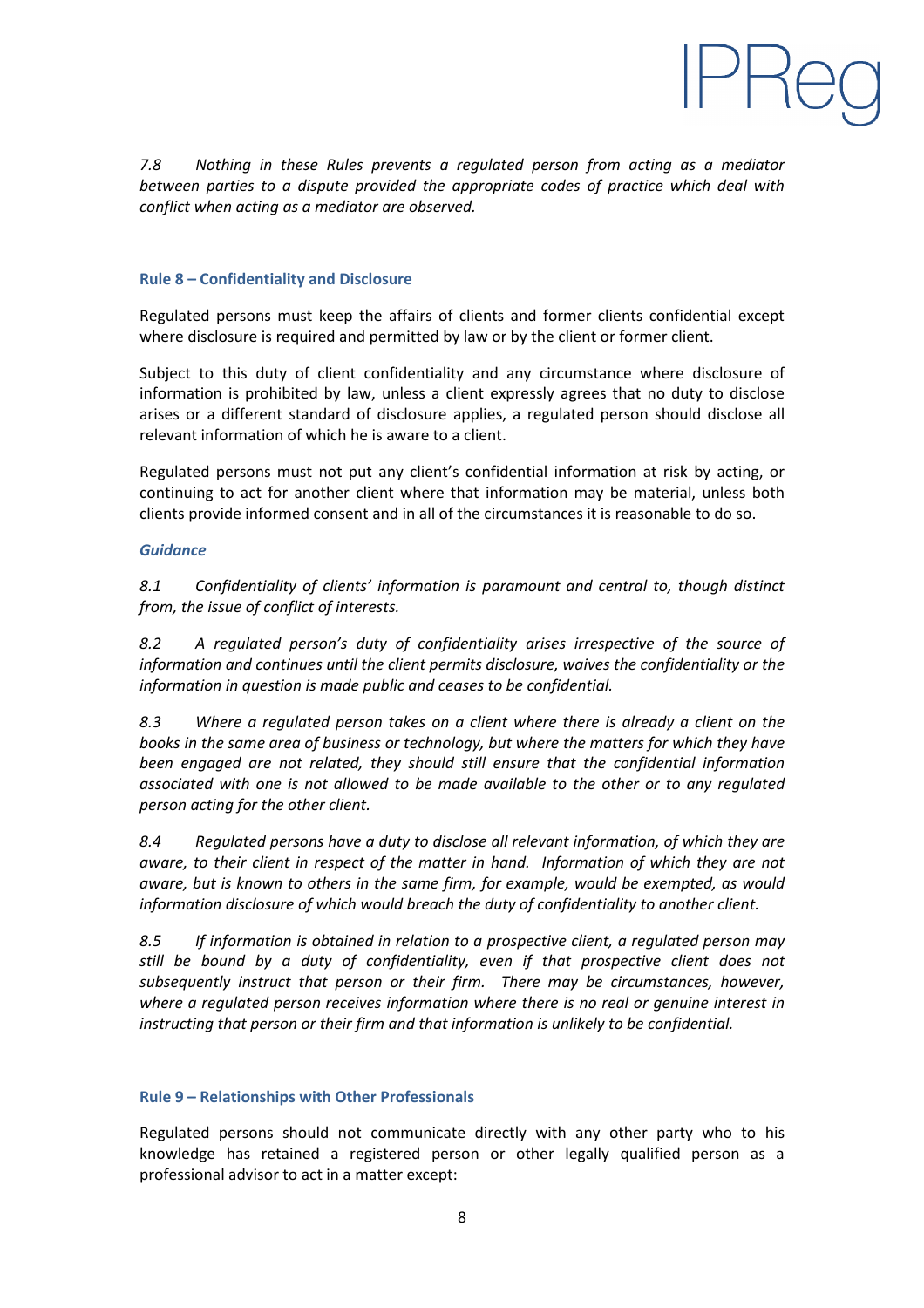

- a) to request the name and address of the other party's professional advisor;
- b) where it would be reasonable to conclude that the other party's professional advisor has refused or failed for no adequate reason either to pass on messages to their client or to reply to correspondence, and has been warned of your intention to contact their client direct;
- c) with that professional advisor's consent; or
- d) in exceptional circumstances.

A regulated person should co-operate with a client and any new representative of the client to ensure the client's interests are protected on any change of responsibility.

## *Guidance*

*9.1 When a regulated person has been given explicit notice that another party has engaged a patent attorney, trade mark attorney or other legally qualified person in relation to a specific matter, the regulated person should normally direct all communications about that matter to the appointed advisor rather than directly to the party. The mere recordal of an address for service in relation to a relevant or potentially relevant right does not necessarily on its own constitute explicit notice that an advisor has been appointed in relation to a matter. Rather, it is only where a regulated person has been informed that a party has appointed a professional advisor, or the registered person receives a response from such an advisor, or it is otherwise objectively clear from the facts or circumstances that the recorded address for service is the appointed advisor in the specific matter in question, that the regulated person should avoid direct, or further direct, communication under this Rule.*

*9.2 General communications and publicity undertaken by regulated persons (i.e. communications not in relation to a specific matter where another party has retained a professional advisor in relation to that matter) are governed by Rule 18.*

*9.3 Nothing in this Rule shall be taken to prevent a regulated person from exercising a lien over client papers or other materials to the extent permitted by Rule 13.*

#### **Rule 10 – Fees**

Regulated persons' fees must be justifiable.

#### *Guidance*

*Fees charged should be based upon the information provided in any letter of engagement or on the basis of any amendment thereto.*

## **Rule 11 – Financial Matters**

Regulated persons shall ensure that their professional finances are managed appropriately.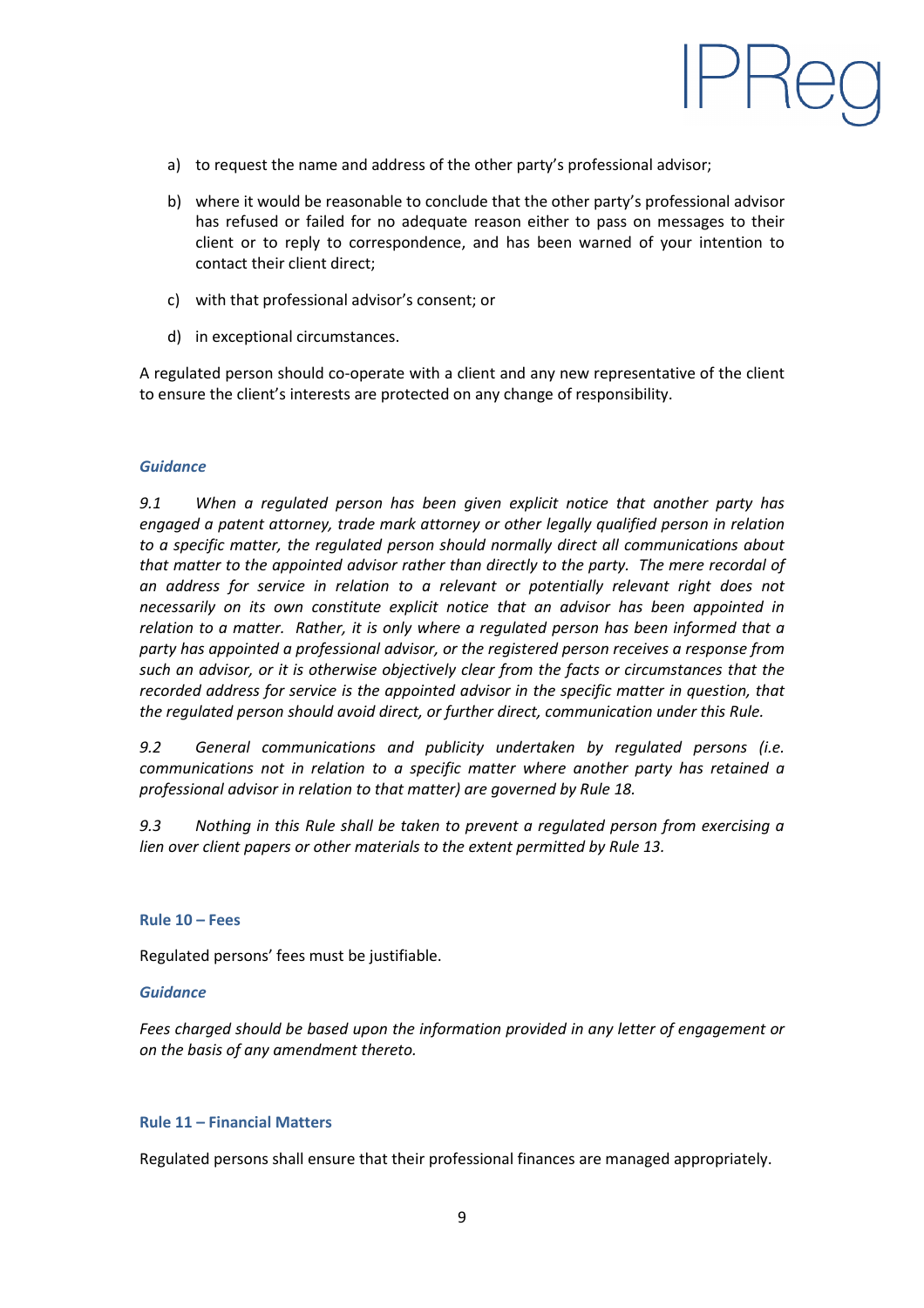

Every regulated person must ensure that they have in place appropriate controls, procedure and records and also sufficient and appropriately qualified staff and/or other resources to ensure that clients always receive a high standard of service in relation to the management of client money.

In the event that a regulated person receives money from a client, other than by way of payment of fees or disbursements incurred but including money on account for fees or disbursements paid up front, they should ensure that such money is held on trust for the client in an account which is entirely separate from the regulated person's or the firm's professional business accounts.

In the event that money is held on trust for a client the registered person's terms of business should deal with the issue of the ownership of the interest earned on the money held on behalf of a client.

Every regulated person must ensure they comply with all legislation pertaining to "money laundering" and "proceeds of crime".

#### *Guidance*

*11.1 It is expected that client money held at any time would not exceed £250,000 in aggregate.*

*11.2 If client monies in excess of £250,000 in aggregate are intended to be held then additional compensation arrangements that have been previously approved by IPReg will be required or other arrangements would need to be put in place for client monies to be held by a body regulated by the Solicitors Regulation Authority or the Council of Licensed Conveyancers.*

*11.3 Use of "pro forma" invoices will not satisfy Rule 11.*

## **Rule 12 – Complaints Handling**

Regulated persons in private practice must have an established procedure for dealing with complaints. Written details of the procedure must be available whenever a client requests them and a client should be informed in writing, when first engaging the registered person, that such a procedure for the resolution of a complaint exists.

Regulated persons in private practice must notify all clients of the right to complain to the Legal Ombudsman at the conclusion of the complaint process, the timeframe for doing so and full details of how to contact the Legal Ombudsman. Such notification must be in writing and be provided at the time of engagement or in the case of existing clients at the next appropriate opportunity. A similar notification must be provided to all such clients at the conclusion of any complaint process. Should a complaint be made to the Legal Ombudsman or any other relevant ombudsman, regulated persons must give such ombudsmen all such assistance requested by them in connection with the investigation, consideration or determination of complaints under the relevant ombudsmen scheme, as they are reasonably able to give, and must comply with any order made by such ombudsmen.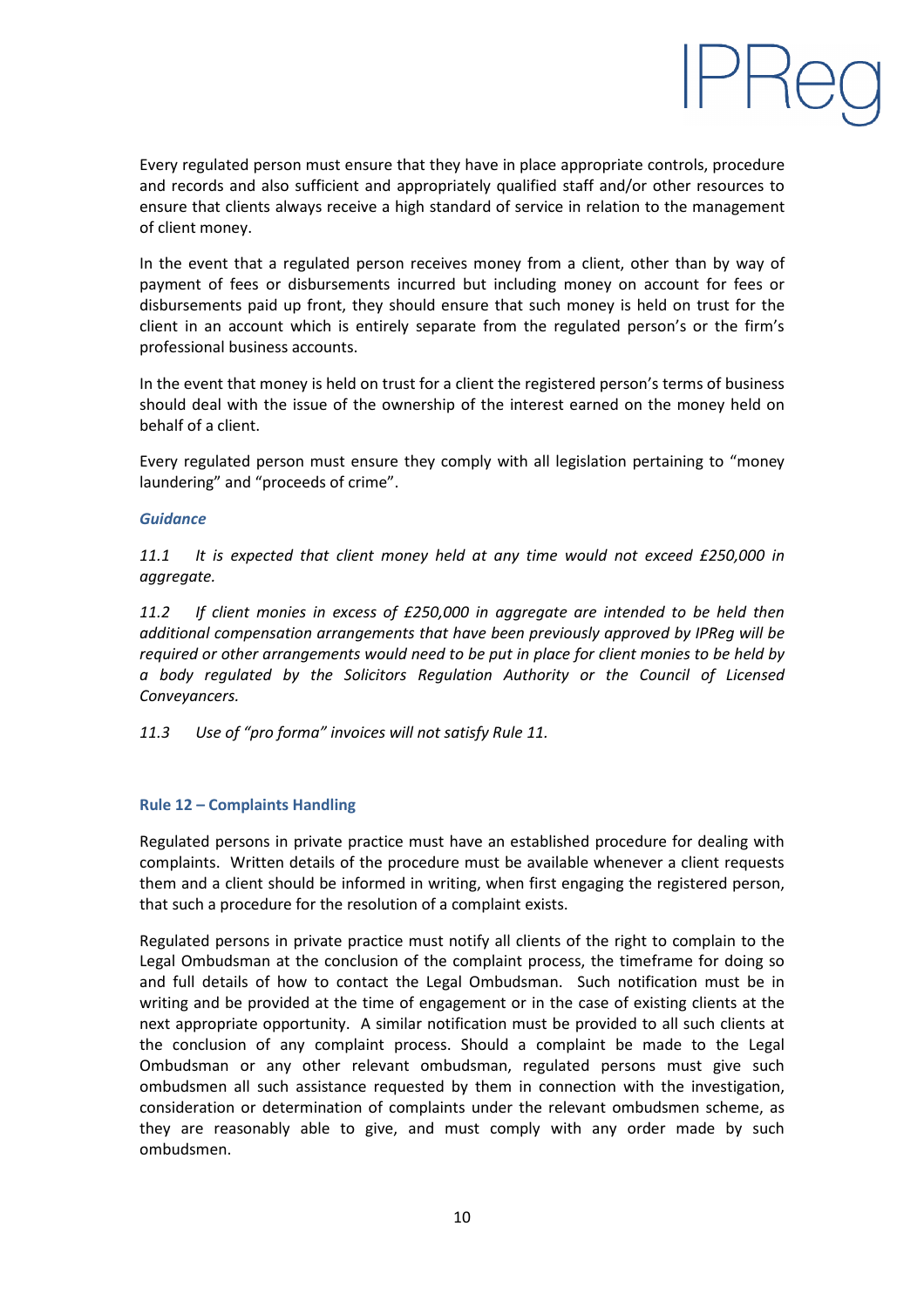

Regulated persons in private practice must keep records of all complaints received and the outcomes of their complaints procedures in respect of such complaints. In this context a complaint means an oral or written expression of dissatisfaction which alleges that the complainant has suffered (or may suffer) financial loss, distress, inconvenience or other detriment.

## *Guidance*

*12.1 The Rules of the Legal Ombudsman provide a right of complaint to all individuals who engage the services of authorised persons such as Patent Attorneys and Trade Mark Attorneys. The Legal Ombudsman has also applied to have the jurisdiction to review complaints made by micro enterprises as defined in European Recommendation 2003/361/EC (broadly enterprises with fewer than 10 staff and a turnover or balance sheet value not exceeding €2 million); charities, clubs, associations and societies with annual incomes of less than £1 million, trusts with net asset value less than £1 million and personal representatives or residual beneficiaries of an estate where a person with a complaint died before referring it to the ombudsman scheme.*

*12.2 Sufficient information must be given to all clients to enable them to identify whether they do have a right to take their complaint to the Legal Ombudsman and to contact the Legal Ombudsman to clarify whether they can.*

#### **Rule 13 – Liens**

Regulated persons may exercise a lien over client papers and other materials belonging to a client only when and to the extent that the lien is available in law or the lien is an express term of business to which the client has agreed.

## *Guidance*

*13.1 The issue of lien comes up reasonably frequently in complaints. Regulated persons do not benefit from the statutory lien of solicitors and the extent of any lien – if any – at common law has never been clarified. It is best to ensure this is dealt with in written terms.*

*13.2 Any charges or contractual liens applicable to a transfer of files should be set out in the regulated person's terms of business or should be otherwise agreed, but the absence of agreement should not unreasonably delay effecting the transfer. Regulated persons should note that if they have not dealt with this issue adequately in their terms of business, they may be in no position contractually to recover costs associated with the transfer if no other agreement can be reached.*

*13.3 Save in exercise of any lien, it is not acceptable to obstruct or unreasonably delay a transfer of responsibility to a new representative when asked to do so by a client.*

## **Rule 14 – Duty to Act in the Interests of Justice**

Regulated persons exercising any right to appear before a Court or Tribunal or to conduct litigation must comply with their duties to the Court or Tribunal and act with independence in the interests of justice. Regulated persons exercising any right to appear before a court or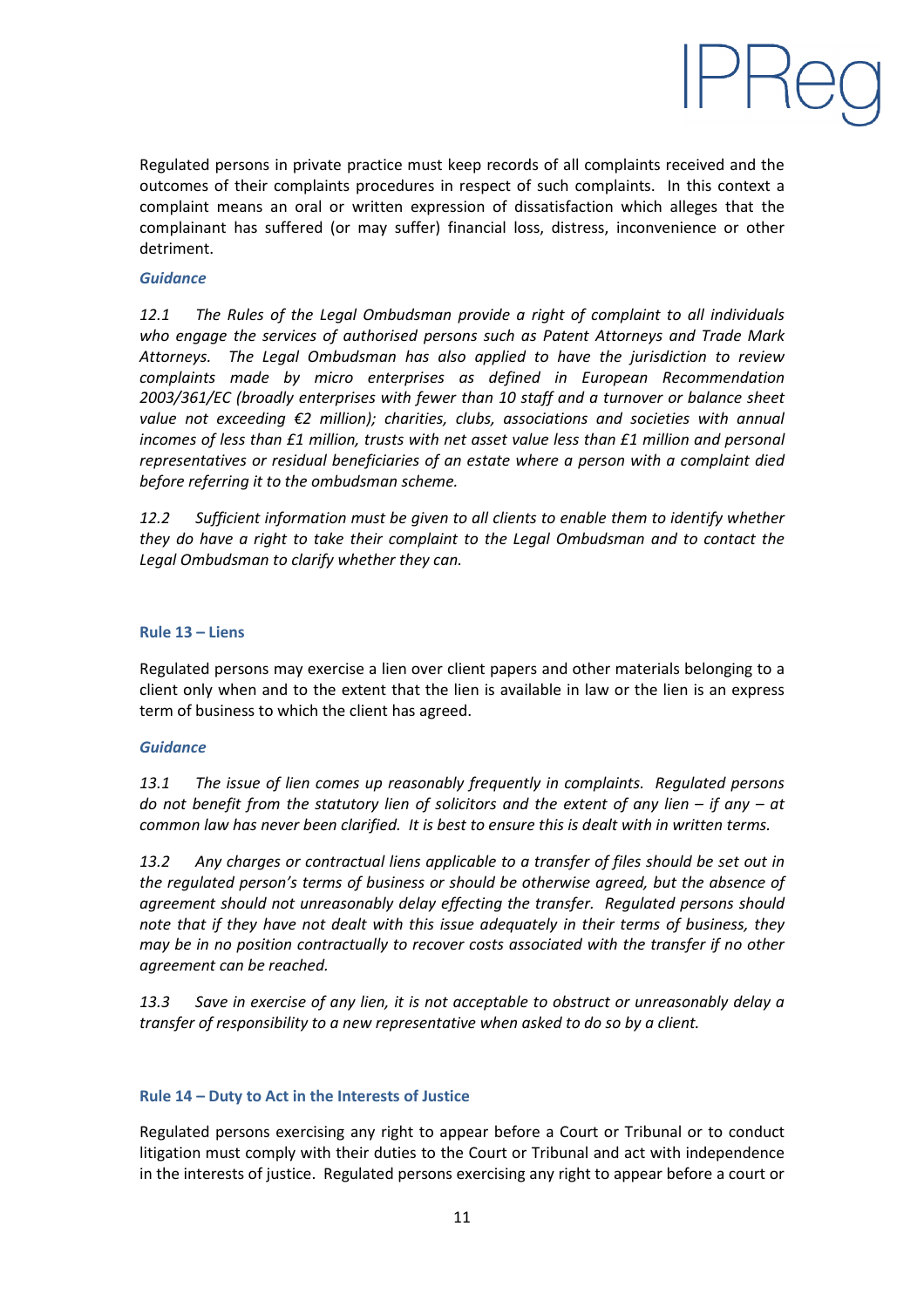

to conduct litigation shall observe the Special Rules of Professional Conduct applicable to Litigation Practitioners.

#### *Guidance*

- *14.1 A regulated person must not submit orally or in any documents or pleading:*
	- *a) statements of fact or contentions that are not supported by the evidence or instruction of the client;*
	- *b) contentions that he cannot justify as prima facie arguable; or*
	- *c) allegations of fraud unless clearly instructed to make such an allegation and it is prima facie supported by credible material(note, however, that this does not preclude the making of claims of "bad faith" per se (for example, a lack of intention to use a trade mark), unless that claim is specifically directed to substantive fraud).*
- *14.2 A regulated person must not:*
	- *a) rehearse practice or coach a witness in relation to his evidence;*
	- *b) encourage a witness to give evidence which is untruthful or which is not the whole truth; or*
	- *c) except with the consent of the representative for the opposing side or of the Court, communicate directly or indirectly about a case with any witness, whether or not the witness is his lay client, once that witness has begun to give evidence until the evidence of that witness has been concluded.*
- *14.3 A regulated person when conducting proceedings in Court:*
	- *a) is personally responsible for the conduct and presentation of his case and must exercise personal judgement upon the substance and purpose of statements made and questions asked;*
	- *b) must not unless invited to do so by the Court or when appearing before a Tribunal where it is his duty to do so assert a personal opinion of the facts or the law;*
	- *c) must ensure that the Court is informed of all relevant decisions and legislative provisions of which he is aware whether the effect is favourable or unfavourable towards the contention for which he argues;*
	- *d) must bring any procedural irregularity to the attention of the Court during the hearing and not reserve such matter to be raised on appeal;*
	- *e) must not adduce evidence obtained otherwise than from or through the client or devise facts which will assist in advancing the lay client's case;*
	- *f) must not make a submission which he does not consider to be properly arguable;*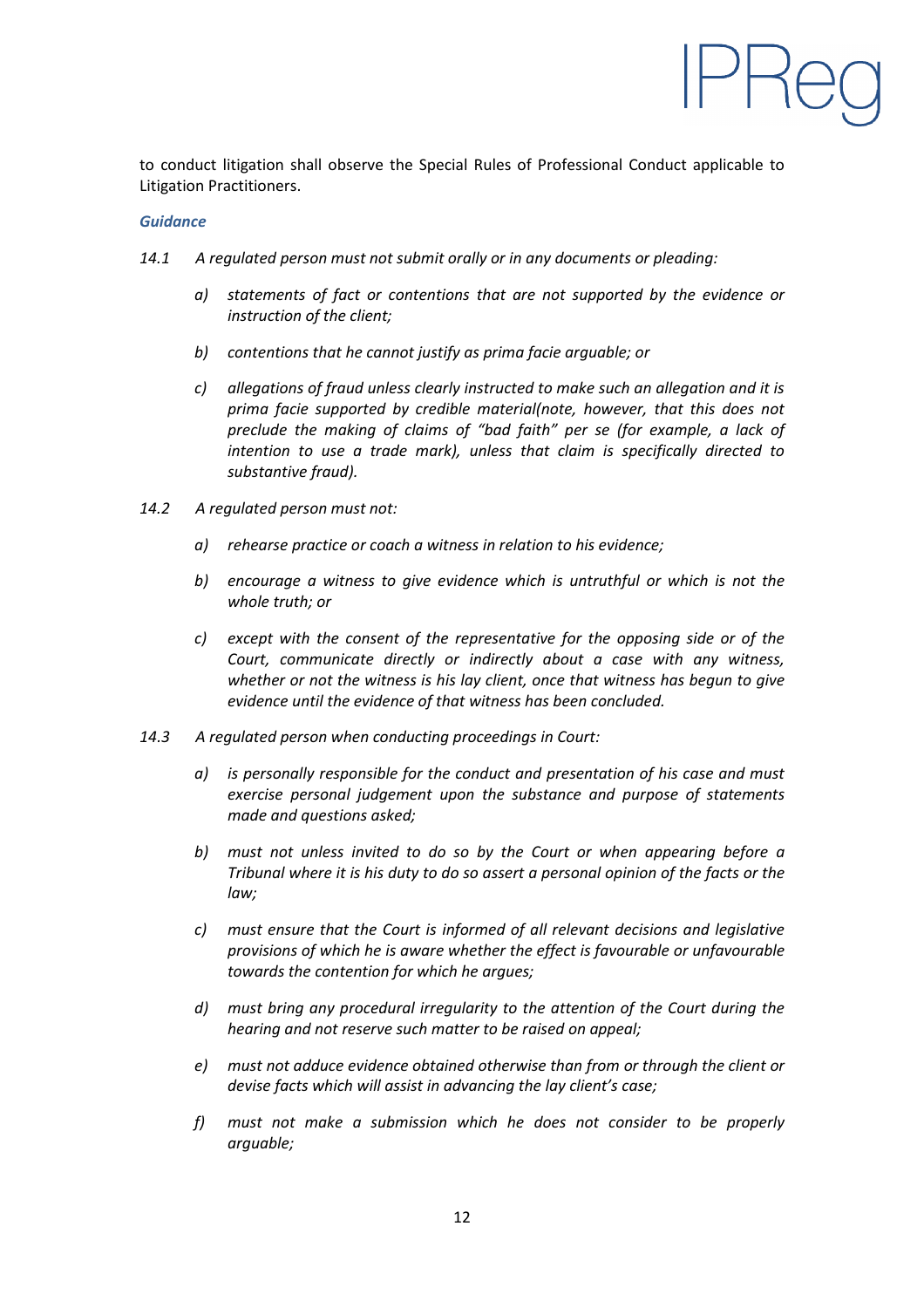

- *g) must not make statements or ask questions which are merely scandalous or intended or calculated only to vilify, insult or annoy either a witness or some other person;*
- *h) must if possible avoid the naming in open Court of third parties whose character would thereby by impugned;*
- *i) must not by assertion in a speech impugn a witness whom he has had an opportunity to cross-examine unless in cross-examination he has given the witness an opportunity to answer the allegation; and*
- *j) must not suggest that a witness or other person is guilty of crime, fraud or misconduct or make any defamatory aspersion on the conduct of any other person or attribute to another person the conduct of which his lay client is accused unless such allegations go to a matter in issue (including the credibility of the witness) which is material to the lay client's case and appear to him to be supported by reasonable grounds.*

*14.4 In addition to observing the Special Rules of Professional Conduct applicable to Litigation Practitioners, advocates should also be aware of and give consideration to the professional rules of the Solicitors Regulation Authority and the Bar Standards Board as they impact on the conduct of the advocate.*

#### **Rule 15 – Anti-Discrimination**

Regulated persons must not, in the conduct of their practice, unfairly or unlawfully discriminate against any person on grounds of race, religious belief, gender, sexual orientation, age or disability.

#### **Rule 16 – Continuing Professional Development**

Registered patent attorneys and registered trade mark attorneys shall undertake appropriate continuing professional development and, on request, provide details thereof to the appropriate Regulation Board.

#### **Rule 17 – Professional Indemnity**

Without prejudice to any obligation contained in the Special Rules of Professional Conduct applicable to Litigation Practitioners, each registered person must ensure that its Professional Indemnity Insurance is commensurate with the risks at large arising from the extent and size of their practice, with due regard to Rule 4 (Competence).

In relation to that professional indemnity insurance, each registered person or his firm in private practice must take out and maintain a policy with a participating insurer.

Any limitation of liability for negligence must be clearly drawn to the attention of a client and be understood and accepted by him.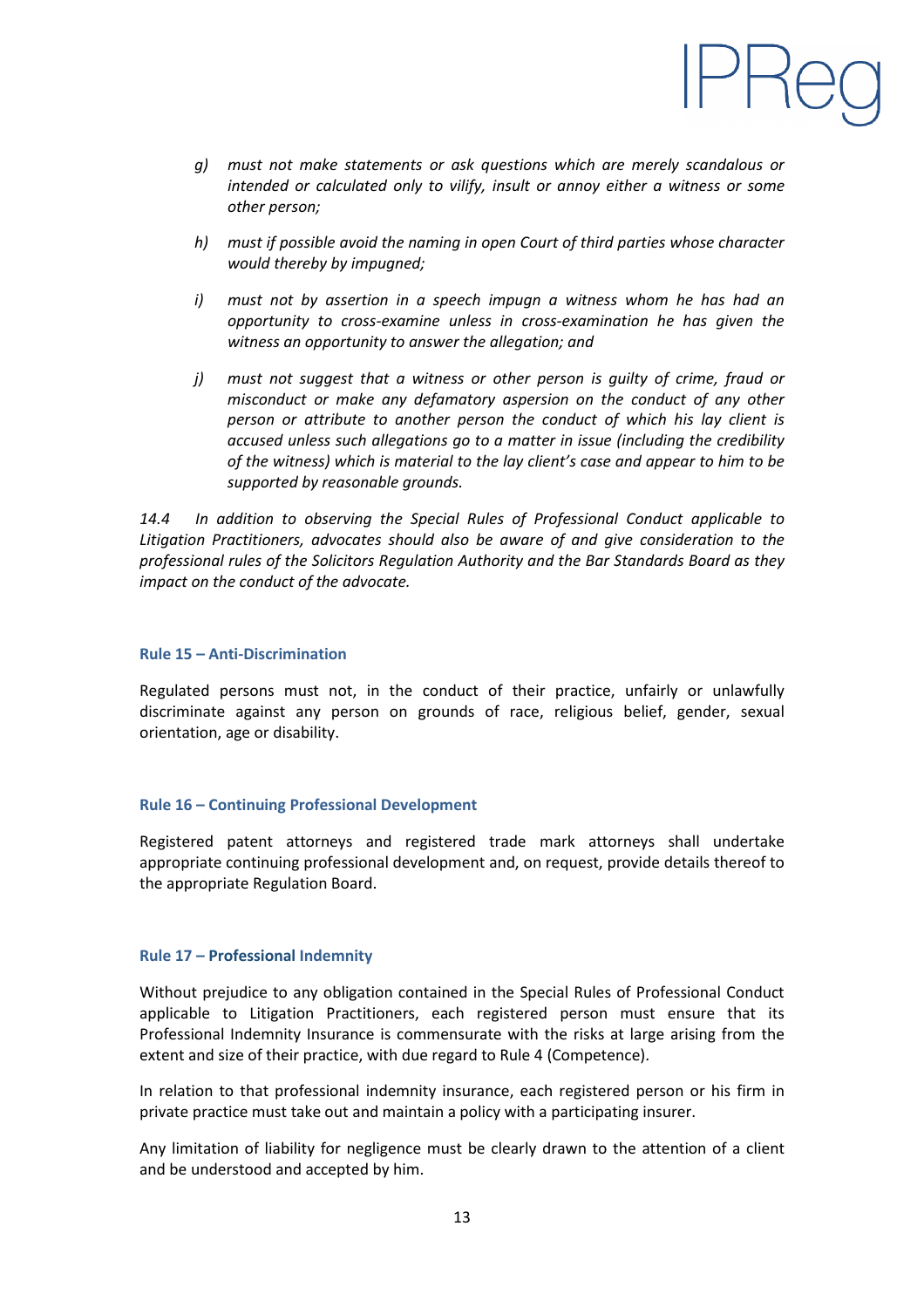

Every registered person in private practice must ensure that all monies held by them for or on behalf of their clients and other persons are at all times protected by compensation arrangements to compensate for losses or hardship suffered by such persons in consequence of fraud or dishonesty or fraudulent or dishonest failure to account.

## *Guidance*

*17.1 It would be expected that Professional Indemnity Insurance of at least £1 million would be required for all registered persons and their firms, unless demonstrably, their practice does not warrant a sum that high.*

*17.2 The following insurers are participating insurers:*

*PAMIA Limited*

*Allianz Global Corporate & Specialty SE*

*China Re Syndicate 2088 acting through Chaucer Syndicates Limited*

## *Royal & Sun Alliance Insurance plc*

*These insurers have entered into a commitment with IPReg to insure on, at least, minimum terms, which is a critical element of IPReg's compensation arrangements. Participating insurers will confirm this on request.*

#### **Rule 18 – Publicity**

Publicity and promotional activity of any kind by regulated persons is permitted if it is fair, honest, accurate and is not misleading and is not otherwise in breach of these Rules.

The letterhead, website and e-mails of firms and sole practitioner registered persons in private practice must show the words "regulated by the Intellectual Property Regulation Board" or "regulated by IPReg".

## *Guidance*

*18.1 What is acceptable promotional activity will inevitably change over time and will be a matter of subjective assessment in each case. For example, whilst creativity is an essential part of promotion, good taste in content and execution is important.*

*18.2 Cold calling (by any means) of private individuals or to domestic premises unless a business is being conducted from there would generally be unacceptable, and would certainly be so if directed repeatedly to specific individuals or groups.*

*18.3 Letterheads must comply with the Business Names Act 1985 concerning lists of partners and an address for service on stationery etc. and the Companies (Trading Disclosures) Regulations: 2008 (SI 2008/495) regarding the appearance of the company name and other particulars on stationery, etc. If non-partners are named on a partnership's letterhead, their status should be made clear. A printed line is not sufficient in itself to distinguish partners from non-partners in a list. A similar standard applies to a company or an LLP's letterhead.*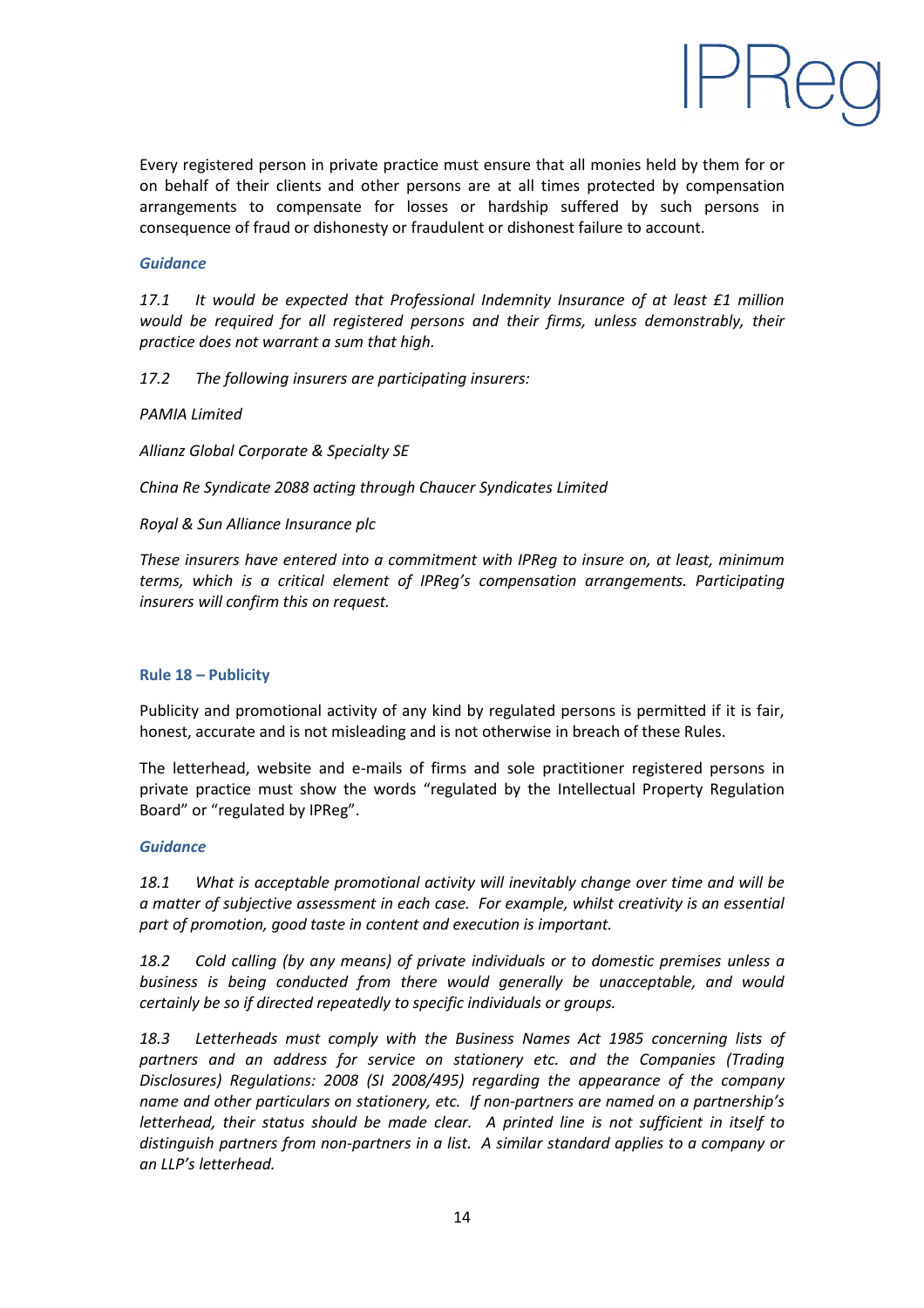

*18.4 The website and e-mails of any individual or firm providing services to the public in the EU must comply with the provisions of the E-Commerce Directive 2000/31/EC. This requires that the following information is included in electronic communications including emails and websites involved in cross-border e-commerce within the EU:*

- *a) details of the professional body with which a firm is registered, which in the case of patent attorneys and trade mark attorneys would be IPReg;*
- *b) the professional title and the member state where it was granted – it is recommended to state that the partners/members/directors of the firm are UK registered patent and/or trade mark attorneys; and*
- *c) a reference to the professional rules applicable to the firm in the member state where the firm is established and the means to access them. This could be achieved by providing a link to the Code of Conduct on the IPReg website.*

*18.5 Registered persons should only describe themselves or permit themselves to be described as "patent attorney litigators" or "trade mark attorney litigators" or the like if they hold a Higher Courts Litigation Certificate. Similarly, only registered persons who hold a Higher Courts Advocacy Certificate should describe themselves or permit themselves to be described as "patent attorney advocates" or "trade mark attorney advocates" or the like.*

#### **Rule 19 – Information to Regulation Boards**

Regulated persons shall submit in a timely manner such information as the Regulation Boards may reasonably require.

#### **Rule 20 – Co-operation**

Regulated persons shall co-operate fully with the appropriate Regulation Boards, and with any persons designated by them in connection with their regulatory responsibilities.

#### *Guidance*

*For the avoidance of doubt, the Patent Regulation Board and the Trade Mark Regulation Board designate the Legal Ombudsman, and any other relevant ombudsmen, as persons with whom regulated persons must co-operate.*

#### **Rule 21 – Avoidance of Regulatory Conflict**

To avoid regulatory conflict as defined in Sections 52 – 54 of the Legal Services Act 2007, the appropriate Regulation Boards may waive in writing the provisions of these Rules in any particular case or cases where the professional activities of a regulated person are fully regulated by another professional regulator.

**Rule 22 – Commencement Date**